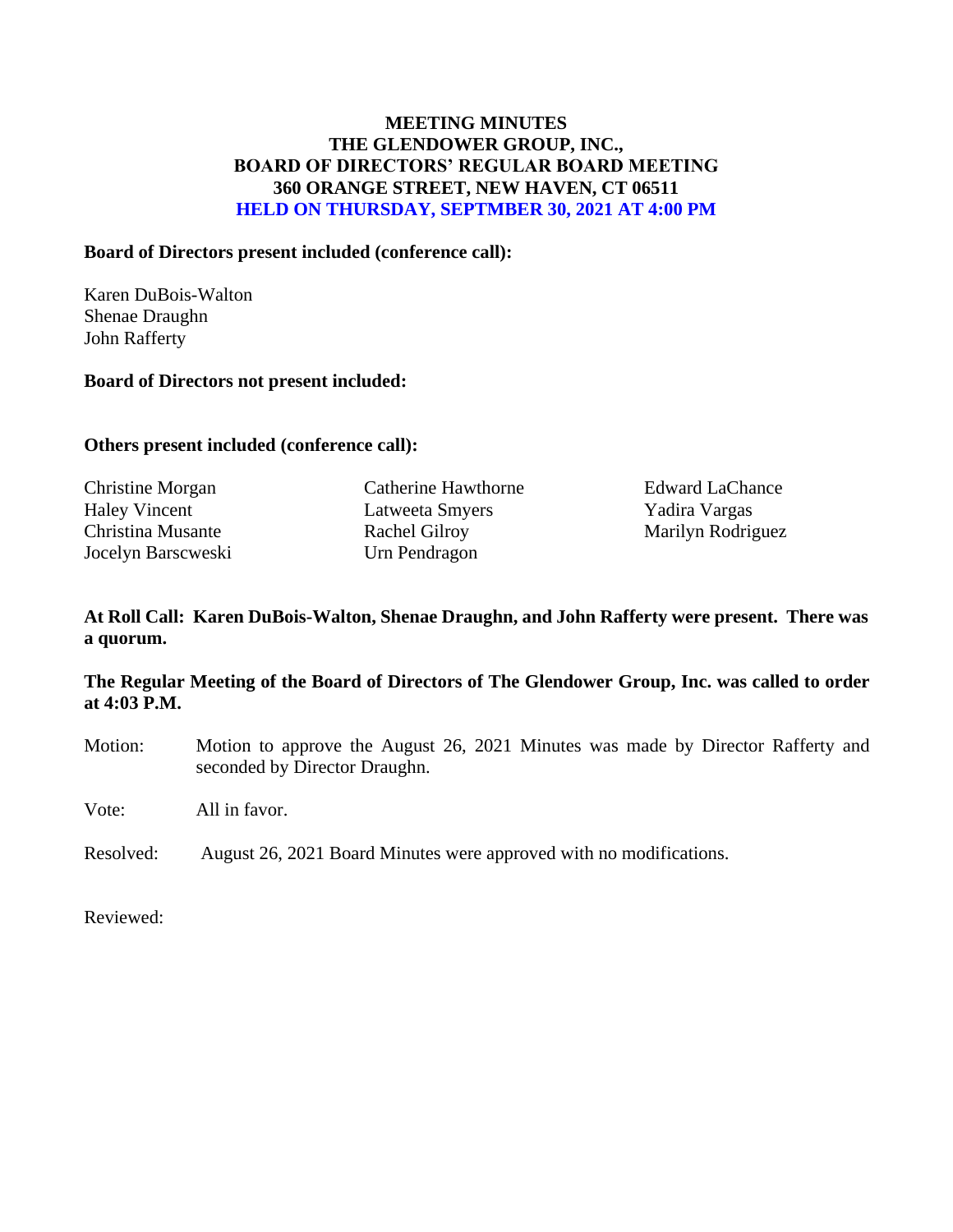## **THE GLENDOWER GROUP, INC.**

#### **RESOLUTION NUMBER GG 09-20/21-R**

# **RESOLUTION APPROVING THE SECOND YEAR OPTION CONTRACT EXTENSION WITH SPECIAL TESTING LABORATORIES INC. FOR ON-CALL MATERIALS TESTING SERVICES FOR A PERIOD COMMENCING NOVEMBER 7, 2021 THROUGH NOVEMBER 6, 2022**

**WHEREAS,** The Glendower Group, Inc., (GG) has a continuing need for on-call materials testing services; and

**WHEREAS,** on July 30, 2018, Glendower issued Invitation for Bids #GG-18-IFB-199 for Materials Testing Services under an Indefinite Quantities Contract (IQC) whereby one or more qualified firms could be selected to assist HANH to carry out construction contracts on an as-needed basis per assigned Task Orders; and

**WHEREAS,** Responses were due August 24, 2018. HANH received proposals from the Following three (3) firms:

- Special Testing Laboratories Inc.
- Terracon Consultants, Inc.
- Test-Con Incorporated; and

**WHEREAS,** the proposal issued by Special Testing Laboratories was deemed responsive and is an experienced qualified service provider; and

**WHEREAS,** resolution GG 09-39/18-R authorized Glendower to enter into a two (2) year Indefinite Quantities Contract (IQC) with Special Testing Laboratories with three (3) additional optional years to renew and a not to exceed contract amount of \$187,055.00; and

**WHEREAS,** Resolution GG 01-03/21-R authorized Glendower to extend the contract with Special Testing Laboratories for the first of three optional one year extensions with no addition to the contract value leaving the contract at a not to exceed amount of \$187,055.00 . to be paid out of development budgets; and

**WHEREAS,** to date, the contract amount expended is \$14,715.33. This resolution is seeking approval for the second-year option commencing November 7, 2021 to November 6, 2022 for no additional monies as the contract isn't fully expended.

## **NOW, THEREFORE, BE IT RESOLVED BY THE BOARD OF DIRECTORS OF THE GLENDOWER GROUP, INC**., **that:**

1. The President be and hereby is authorized and empowered and directed to take any and all such action ancillary, related and or/necessary to fulfill the foregoing purposes of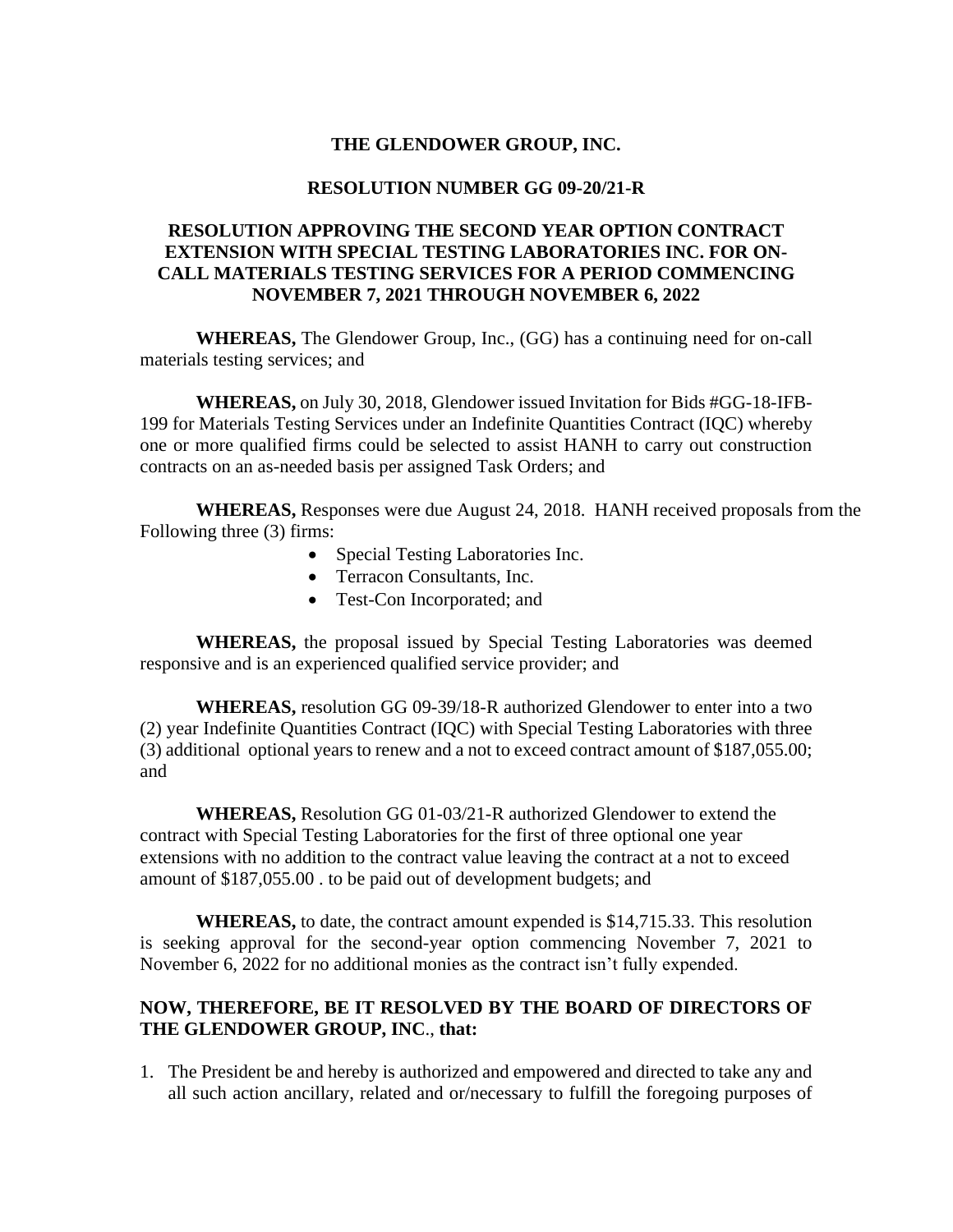this Resolution, including but not limited to entering the second year option contract extension with Special Testing Laboratories for time only beginning November 7, 2021 to November 6, 2022 with no additional funding.

2. This Resolution shall take effective immediately.

I hereby certify that the above resolution was adopted by a majority of the Directors present at a meeting duly called at which a quorum was present, on September 30, 2021.

**Motion was made by Rafferty seconded by Draughn Ed LaCahance presented this resolution. Discussions: The vote was as follows: All**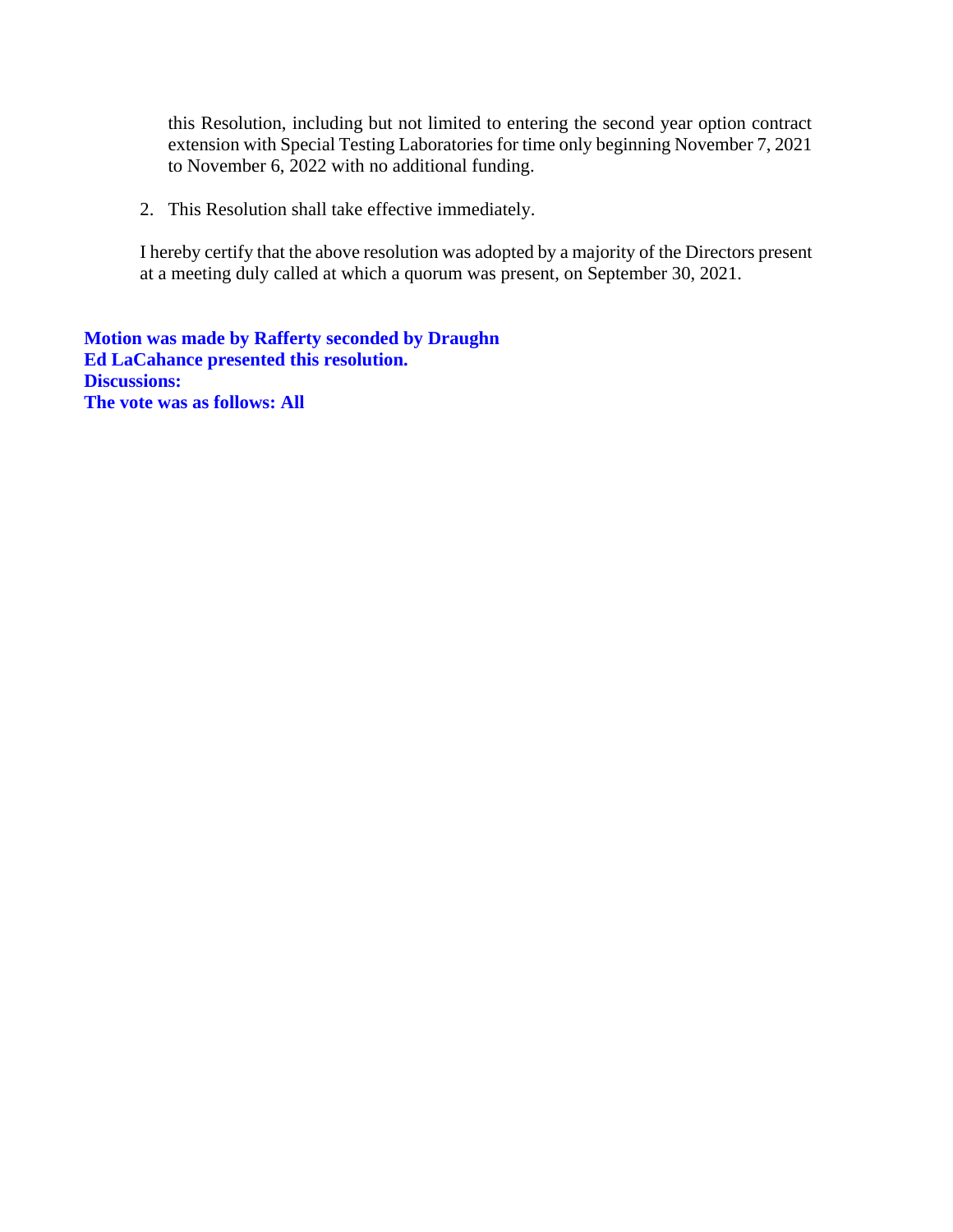## **THE GLENDOWER GROUP, INC.**

#### **RESOLUTION NUMBER GG 09-21/21-R**

# **RESOLUTION APPROVING THE SECOND YEAR OPTION CONTRACT EXTENSIONWITH TEST-CON INCORPORATED FOR ON-CALL MATERIALS TESTING SERVICES FOR A PERIOD COMMENCING NOVEMBER 7, 2021 THROUGH NOVEMBER 6, 2022**

**WHEREAS,** The Glendower Group, Inc., (GG) has a continuing need for on-call materials testing services; and

**WHEREAS,** on July 30, 2018, Glendower issued Invitation for Bids #GG-18-IFB-199 for Materials Testing Services under an Indefinite Quantities Contract (IQC) whereby one or more qualified firms could be selected to assist HANH to carry out construction contracts on an as-needed basis per assigned Task Orders; and

**WHEREAS,** HANH received proposals from the following three (3) firms:

- Special Testing Laboratories Inc.
- Terracon Consultants, Inc.
- Test-Con Incorporated; and

**WHEREAS,** the proposal issued by Test-Con Incorporated was deemed responsive and is an experienced qualified service provider; and

**WHEREAS,** resolution GG 09-41/18-R authorized Glendower to enter into a two (2) year Indefinite Quantities Contract (IQC) with Test-Con Incorporated with three (3) additional optional years to renew and a not to exceed contract amount of \$182,770.00 to be paid out of development budgets; and

**WHEREAS,** resolution GG 01-02/21-R authorized Glendower to extend the contract with Test-Con Incorporated for the first of three optional one year extensions with no addition to the contract value leaving the contract at a not to exceed amount of \$182,770.00 to be paid out of development budgets; and

**WHEREAS,** to date, the contract amount expended is \$56,507.50. This resolution is seeking approval for the second-year option commencing November 7, 2021 to November 6, 2022 for no additional monies as the contract isn't fully expended.

# **NOW, THEREFORE, BE IT RESOLVED BY THE BOARD OF DIRECTORS OF THE GLENDOWER GROUP, INC**., **that:**

3. The President be and hereby is authorized and empowered and directed to take any and all such action ancillary, related and or/necessary to fulfill the foregoing purposes of this Resolution, including but not limited to entering the second year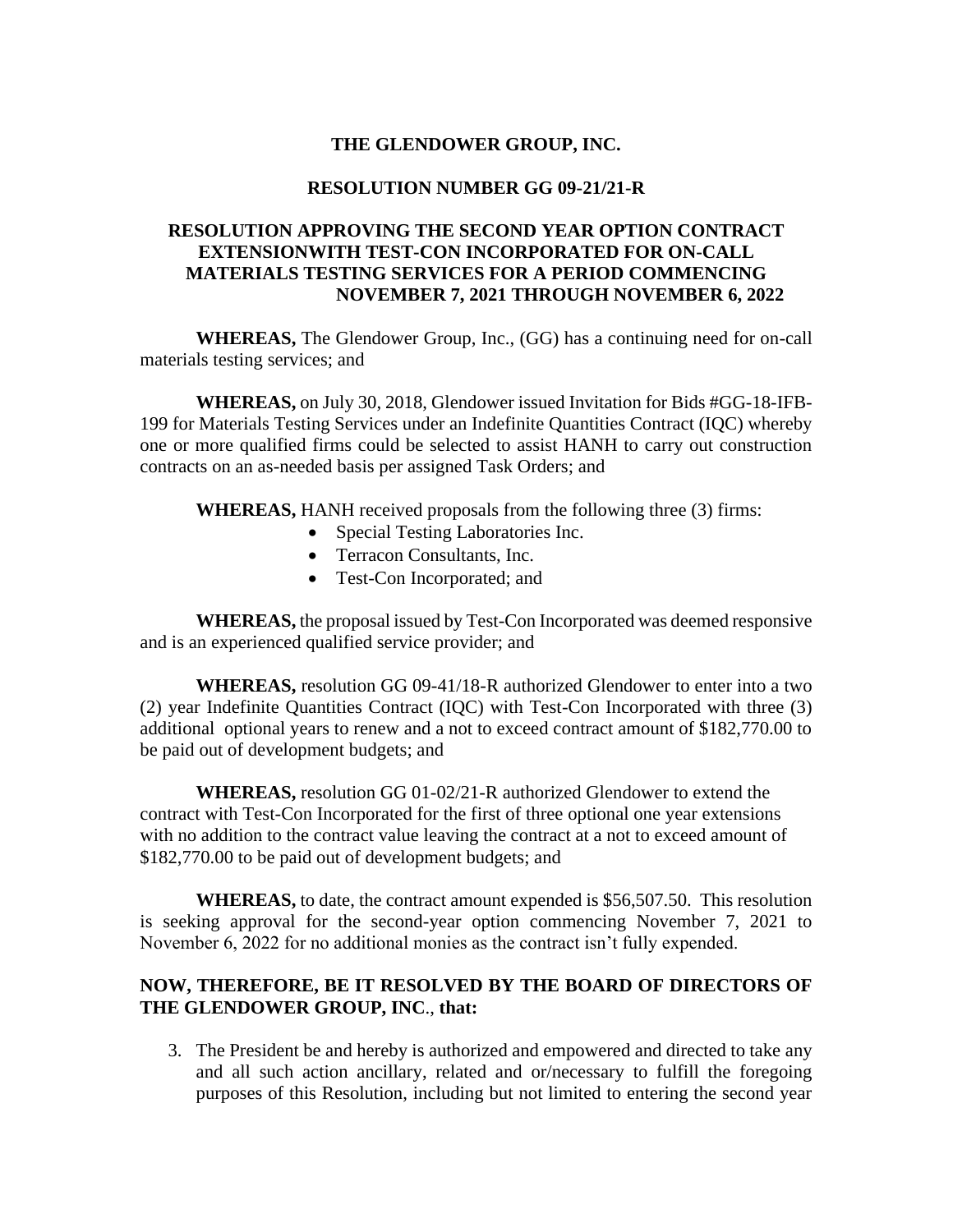option contract extension with TEST-CON Incorporated for time only beginning November 7, 2021 to November 6, 2022 with no additional funding.

4. This Resolution shall take effective immediately.

I hereby certify that the above resolution was adopted by a majority of the Directors present at a meeting duly called at which a quorum was present, on September 30, 2021.

**Motion was made by Rafferty seconded by Draughn Ed LaCahance presented this resolution. Discussions: The vote was as follows: All**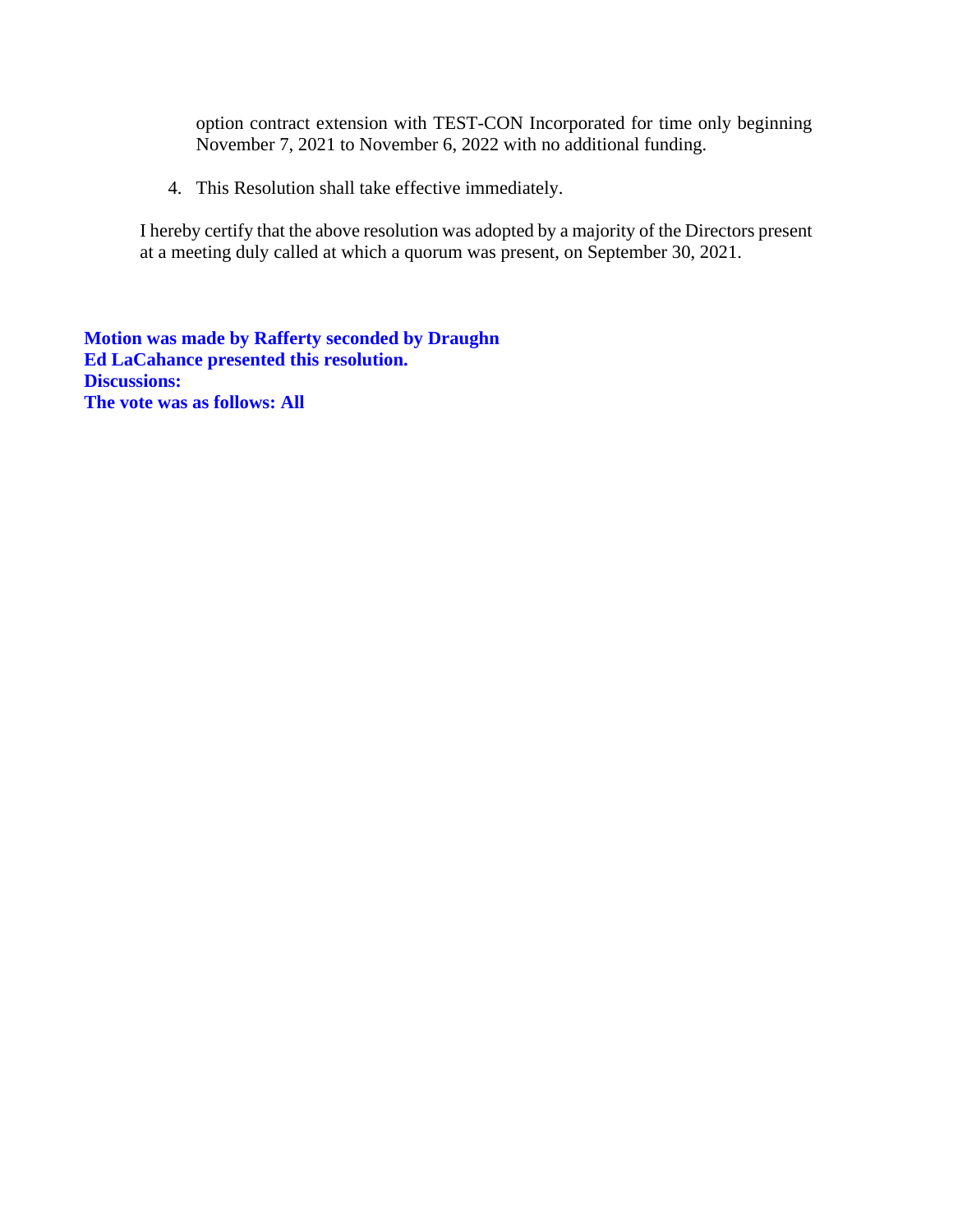## **THE GLENDOWER GROUP, INC.**

# **RESOLUTION NUMBER GG 09-22/21-R RESOLUTION AUTHORIZING THE GLENDOWER GROUP OR AN AFFILIATE THEREOF TO ENTER INTO A PARTNERSHIP AGREEMENT WITH CHRISTIAN COMMUNITY ACTION(CCA) TO BECOME A PARTNER IN ACQUIRING PROPERTY LOCATED AT 660 WINCHESTER AVENUE (THE PROJECT)**

**WHEREAS**, in 1996, Catholics and Protestants founded Christian Community Action, a not-forprofit corporation seeking to provide economic stability for families that are homeless or at risk of homelessness in New Haven; and

**WHEREAS**, The Glendower Group (Glendower) is a nonprofit 501(c)(3) corporation established in November 2001 as an instrumentality to the Elm City Communities / Housing Authority of New Haven (ECC/HANH), Connecticut; and

**WHEREAS**, CCA has now acquired an additional property located at 660 Winchester Avenue (Project); and

**WHEREAS**, 660 Winchester is an eighteen (18) unit transitional housing development that they seek to transition to 24 to 36-month supportive housing model. Glendower seeks to enter into a partnership with CCA to develop new non-traditional housing models that assist in greater housing choice and self-sufficiency for high risk families transitioning out of homelessness. As part of the proposed activity, CCA and Glendower will enter into a new partnership that will own the property where the program activities will take place; and

**WHEREAS**, CCA requires certain predevelopment and development services in connection with the development of the Project, has determined a need for a co-developer to assist with the development of the Project, and desires to work with Glendower as co-developer to undertake the Project; and

**WHEREAS,** Program income generated from the use of housing choice vouchers will be used to offset a portion of the administrative expenses associated with the program delivery model. This activity will be a 10-year PILOT program so long as there are Section 8 vouchers remain in place; and

**WHEREAS,** Glendower and CCA have agreed to form an ownership entity to develop the Project that will consist of a to-be formed limited partnership or limited liability company (Ownership Entity), with Glendower and CCA each serving as members of the general partner or managing member; and